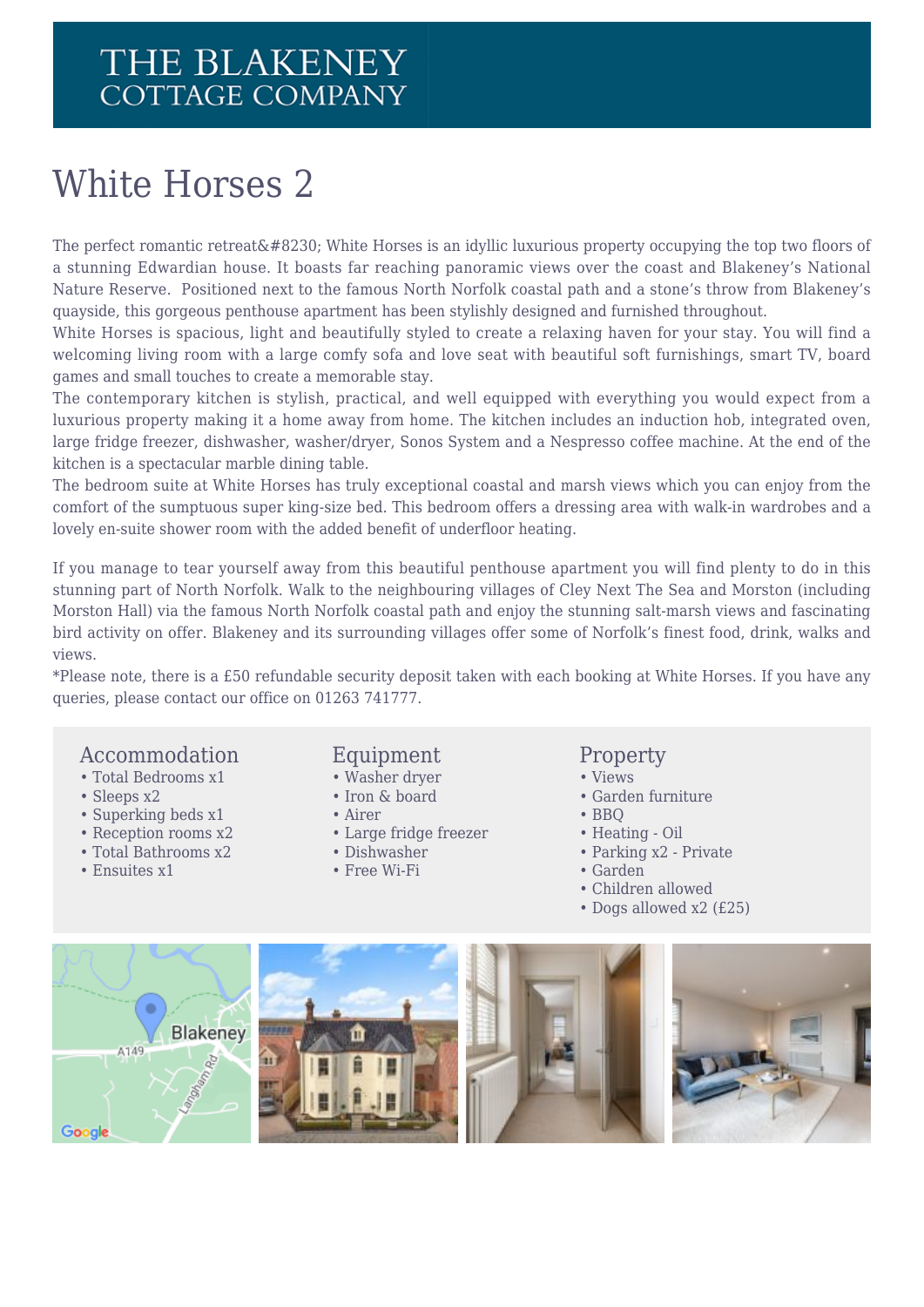## THE BLAKENEY<br>COTTAGE COMPANY